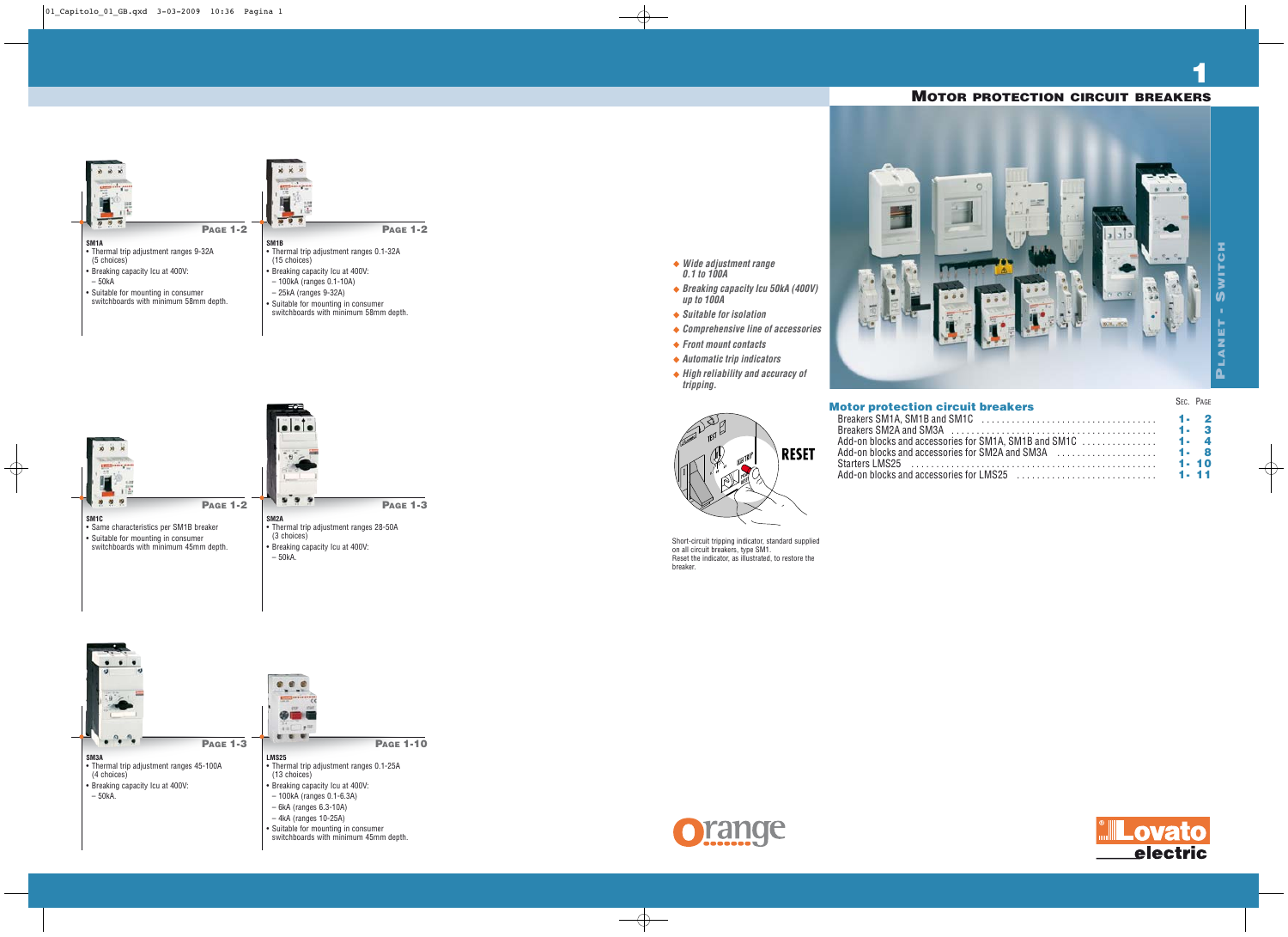

## Motor protection circuit breakers **With thermal and magnetic trip releases**



**1-2**

## **Motor protection up to 32A**





**11 SM1B...**



**11 SM1C...**





| 1 | <b>Motor protection</b><br><b>circuit breakers SM1</b><br>up to 32A | Order<br>code                                                                                                                       | Thermal<br>trip<br>adjustment | breaking<br>capacity | Short circuit | Qty<br>per<br>pkg | Wt    | <b>General characteristics</b><br>The SM1 is a modern so<br>thermal and magnetic tr |
|---|---------------------------------------------------------------------|-------------------------------------------------------------------------------------------------------------------------------------|-------------------------------|----------------------|---------------|-------------------|-------|-------------------------------------------------------------------------------------|
|   |                                                                     |                                                                                                                                     | range                         | at 400V<br>Icu       | Ics           |                   |       | capacity. Motor control<br>400V, are possible by cl                                 |
|   |                                                                     |                                                                                                                                     | [A]                           | [kA]                 | [kA]          | $n^{\circ}$       | [kg]  | range, 0.1 to 32A.                                                                  |
|   |                                                                     | Breaking capacity Icu 50kA at 400V.                                                                                                 |                               |                      |               |                   |       | A magnetic trip indicato                                                            |
|   |                                                                     | 11 SM1A 40                                                                                                                          | $9 - 14$                      | 50                   | 25            | 5                 | 0.270 | avoids dangerous closir<br>conditions, previously d                                 |
|   |                                                                     | 11 SM1A 44                                                                                                                          | $13 - 18$                     | 50                   | 25            | 5                 | 0.270 | The SM1 types are suita                                                             |
|   |                                                                     | 11 SM1A 48                                                                                                                          | 17-23                         | 50                   | 25            | 5                 | 0.270 | IEC/EN 60947 standards                                                              |
|   |                                                                     | 11 SM1A 52                                                                                                                          | $20 - 25$                     | 50                   | 25            | 5                 | 0.270 | Their high breaking cap                                                             |
|   |                                                                     | 11 SM1A 56                                                                                                                          | 24-32                         | 50                   | 25            | 5                 | 0.270 | protection fuses on the                                                             |
|   |                                                                     | Breaking capacity Icu 100kA (0.1-10A) / 25kA (9-32A) at 400V.                                                                       |                               |                      |               |                   |       | <b>Operational characteris</b>                                                      |
|   |                                                                     | 11 SM1B 00                                                                                                                          | $0.1 - 0.16$                  | 100                  | 100           | 5                 | 0.270 | - Rated insulation volta                                                            |
|   |                                                                     | 11 SM1B 04                                                                                                                          | $0.16 - 0.25$                 | 100                  | 100           | 5                 | 0.270 | - Rated impulse withst<br>- Rated frequency: 50/                                    |
|   | 11 SM1A                                                             | 11 SM1B 08                                                                                                                          | $0.25 - 0.4$                  | 100                  | 100           | 5                 | 0.270 | - Maximum rated curro                                                               |
|   |                                                                     | 11 SM1B 12                                                                                                                          | $0.4 - 0.63$                  | 100                  | 100           | 5                 | 0.270 | - Number of adjustmer                                                               |
|   |                                                                     | 11 SM1B 16                                                                                                                          | $0.63 - 1$                    | 100                  | 100           | 5                 | 0.270 | SM1A: 5 (9 to 32A)                                                                  |
|   |                                                                     | 11 SM1B 20                                                                                                                          | $1 - 1.6$                     | 100                  | 100           | 5                 | 0.270 | SM1B: 15 (0.1 to 32)<br>SM1C: 15 (0.1 to 32)                                        |
|   |                                                                     | 11 SM1B 24                                                                                                                          | $1.6 - 2.5$                   | 100                  | 100           | 5                 | 0.270 | - Breaking capacity: se                                                             |
|   |                                                                     | 11 SM1B 28                                                                                                                          | $2.5 - 4$                     | 100                  | 100           | 5                 | 0.270 | - Power dissipation: 2.                                                             |
|   |                                                                     | 11 SM1B 32                                                                                                                          | $4 - 6.5$                     | 100                  | 100           | 5                 | 0.270 | - Magnetic tripping: 12<br>- Thermal tripping clas                                  |
|   |                                                                     | 11 SM1B 36                                                                                                                          | $6.3 - 10$                    | 100                  | 100           | 5                 | 0.270 | - Phase failure sensitiv                                                            |
|   |                                                                     | 11 SM1B 40                                                                                                                          | $9 - 14$                      | 25                   | 12.5          | 5                 | 0.270 | - Mechanical life: 100,                                                             |
|   |                                                                     | 11 SM1B 44                                                                                                                          | $13 - 18$                     | 25                   | 12.5          | 5                 | 0.270 | - Electrical life: 100,00                                                           |
|   |                                                                     | 11 SM1B 48                                                                                                                          | 17-23                         | 25                   | 12.5          | 5                 | 0.270 | $-$ Mounting on 35mm<br>- Mounting position: A                                      |
|   |                                                                     | 11 SM1B 52                                                                                                                          | $20 - 25$                     | 25                   | 12.5          | 5                 | 0.270 | - Utilisation category:                                                             |
|   | 11 SM1B                                                             | 11 SM1B 56                                                                                                                          | 24-32                         | 25                   | 12.5          | 5                 | 0.270 | - Degree of protection:                                                             |
|   |                                                                     | Breaking capacity Icu 100kA (0.1-10A) / 25kA (9-32A) at 400V.<br>Suitable for mounting in modular consumer switchboards $\bullet$ . |                               |                      |               |                   |       | <b>Certifications and comp</b><br>Certifications obtained:                          |
|   |                                                                     | 11 SM1C 000                                                                                                                         | $0.1 - 0.16$                  | 100                  | 100           | 5                 | 0.270 | type only.                                                                          |
|   |                                                                     | 11 SM1C 040                                                                                                                         | $0.16 - 0.25$                 | 100                  | 100           | 5                 | 0.270 | Compliant with standard                                                             |
|   |                                                                     | 11 SM1C 08 <sup>O</sup>                                                                                                             | $0.25 - 0.4$                  | 100                  | 100           | 5                 | 0.270 | IEC/EN 60947-2, IEC/EN                                                              |
|   |                                                                     | 11 SM1C 12 <sup>O</sup>                                                                                                             | $0.4 - 0.63$                  | 100                  | 100           | 5                 | 0.270 |                                                                                     |
|   |                                                                     | 11 SM1C 160                                                                                                                         | $0.63 - 1$                    | 100                  | 100           | 5                 | 0.270 |                                                                                     |
|   |                                                                     | 11 SM1C 200                                                                                                                         | $1 - 1.6$                     | 100                  | 100           | 5                 | 0.270 |                                                                                     |
|   |                                                                     | 11 SM1C 240                                                                                                                         | $1.6 - 2.5$                   | 100                  | 100           | 5                 | 0.270 |                                                                                     |
|   |                                                                     | 11 SM1C 280                                                                                                                         | $2.5 - 4$                     | 100                  | 100           | 5                 | 0.270 |                                                                                     |
|   | 11 SM1C                                                             | 11 SM1C 32 <sup>O</sup>                                                                                                             | $4 - 6.5$                     | 100                  | 100           | 5                 | 0.270 |                                                                                     |
|   |                                                                     | 11 SM1C 360                                                                                                                         | $6.3 - 10$                    | 100                  | 100           | 5                 | 0.270 |                                                                                     |
|   |                                                                     | 11 SM1C 400                                                                                                                         | $9 - 14$                      | 25                   | 12.5          | 5                 | 0.270 | NOTE: When more than one b                                                          |
|   |                                                                     | 11 SM1C 440                                                                                                                         | $13 - 18$                     | 25                   | 12.5          | 5                 | 0.270 | leaving space between each to                                                       |
|   |                                                                     | 11 SM1C 480                                                                                                                         | 17-23                         | 25                   | 12.5          | 5                 | 0.270 | breaker sides, and have simul<br>adjuster must be positioned a                      |
|   |                                                                     | 11 SM1C 52 <sup>O</sup>                                                                                                             | $20 - 25$                     | 25                   | 12.5          | 5                 | 0.270 | motor current.                                                                      |
|   |                                                                     | 11 SM1C 560                                                                                                                         | 24-32                         | 25                   | 12.5          | $\overline{5}$    | 0.270 |                                                                                     |
|   |                                                                     | <b>O</b> The CM10 version consents to the mounting in englocures and modular                                                        |                               |                      |               |                   |       |                                                                                     |

# **O** The SM1C version consents to the mounting in enclosures and modular consumer switchboards with minimum depth of at least 45mm between the DIN rail and the opening. See page D-2 for exact breaker dimensions. No front-mo

## **Breaking capacity**

| Type                         | Rated short-circuit breaking capacity [kA] |             |      |      |      |                |                |                |      | Protection fuses when $l > lcu$<br>(gL or gG fuses) $\odot$ |      |      |  |
|------------------------------|--------------------------------------------|-------------|------|------|------|----------------|----------------|----------------|------|-------------------------------------------------------------|------|------|--|
|                              |                                            |             | 400V |      | 500V |                | 690V           |                | 230V | 400V                                                        | 500V | 690V |  |
|                              | lcu.                                       | <b>I</b> cs | lcu  | lcs  | lcu  | lcs.           | Icu            | Ics            | [A]  | [A]                                                         | [A]  | [A]  |  |
| SM1A 40                      | 100                                        | 100         | 50   | 25   | 10   | 5              | 4              | 2              | ▲    | 100                                                         | 80   | 63   |  |
| SM1A 44 - 56                 | 100                                        | 100         | 50   | 25   | 10   | 5              | 4              | 2              | ▲    | 125                                                         | 80   | 63   |  |
| SM1B 00 - 20<br>SM1C 00 - 20 | 100                                        | 100         | 100  | 100  | 100  | 100            | 100            | 100            | ▲    |                                                             | ▲    |      |  |
| SM1B 24 - 28<br>SM1C 24 - 28 | 100                                        | 100         | 100  | 100  | 100  | 100            | 8              | 8              | ▲    |                                                             | ▲    | 35   |  |
| SM1B 32 / SM1C 32            | 100                                        | 100         | 100  | 100  | 100  | 100            | 8              | 8              | ▲    | $\blacktriangle$                                            | ▲    | 40   |  |
| SM1B 36 / SM1C 36            | 100                                        | 100         | 100  | 100  | 42   | 21             | 8              | 8              | ▲    |                                                             | 63   | 50   |  |
| SM1B 40 / SM1C 40            | 100                                        | 100         | 25   | 12.5 | 10   | 5              | 2              | $\overline{2}$ | ▲    | 80                                                          | 63   | 50   |  |
| SM1B 44 - 56<br>SM1C 44 - 56 | 100                                        | 100         | 25   | 12.5 | 4    | $\overline{2}$ | $\overline{2}$ | $\overline{2}$ | ▲    | 100                                                         | 80   | 63   |  |

❷ Fuses are used only in those cases when the value of short-circuit current at the breaker installation point exceeds the breaking capacity of the breaker. ● Fuses are used on

The SM1 is a modern series of circuit breakers with thermal and magnetic trip releases and high breaking capacity. Motor control and protection, up to 15kW at 400V, are possible by choosing the suitable adjustment range, 0.1 to 32A. A magnetic trip indicator integrated on the SM1 breakers avoids dangerous closing operations during short-circuit conditions, previously disconnected by the breaker. The SM1 types are suitable for isolation according to IEC/EN 60947 standards. Their high breaking capacity consents to exclude protection fuses on the majority of the installations. **Operational characteristics** – Rated insulation voltage Ui: 690V – Rated impulse withstand voltage: 6kV – Rated frequency: 50/60Hz – Maximum rated current: 32A – Number of adjustment ranges: SM1A: 5 (9 to 32A) SM1B: 15 (0.1 to 32A)

- SM1C: 15 (0.1 to 32A)
- Breaking capacity: see table below
- Power dissipation: 2.2-9.7W
- Magnetic tripping: 12In max – Thermal tripping class: 10A
- Phase failure sensitive
- Mechanical life: 100,000 cycles
- 
- Electrical life: 100,000 cycles – Mounting on 35mm DIN rail (IEC/EN 60715)
- Mounting position: Any
- Utilisation category: A
- Degree of protection: IP20.

## **Certifications and compliance**

Certifications obtained: cULus; GOST and CCC for SM1B type only.

Compliant with standards: IEC/EN 60947-1, IEC/EN 60947-2, IEC/EN 60947-4-1.



NOTE: When more than one breaker are mounted, side by side, without leaving space between each to consent free air circulation on the breaker sides, and have simultaneous operation, the thermal trip adjuster must be positioned at a value 15% higher than the rated motor current.

**Wiring diagrams page W-2**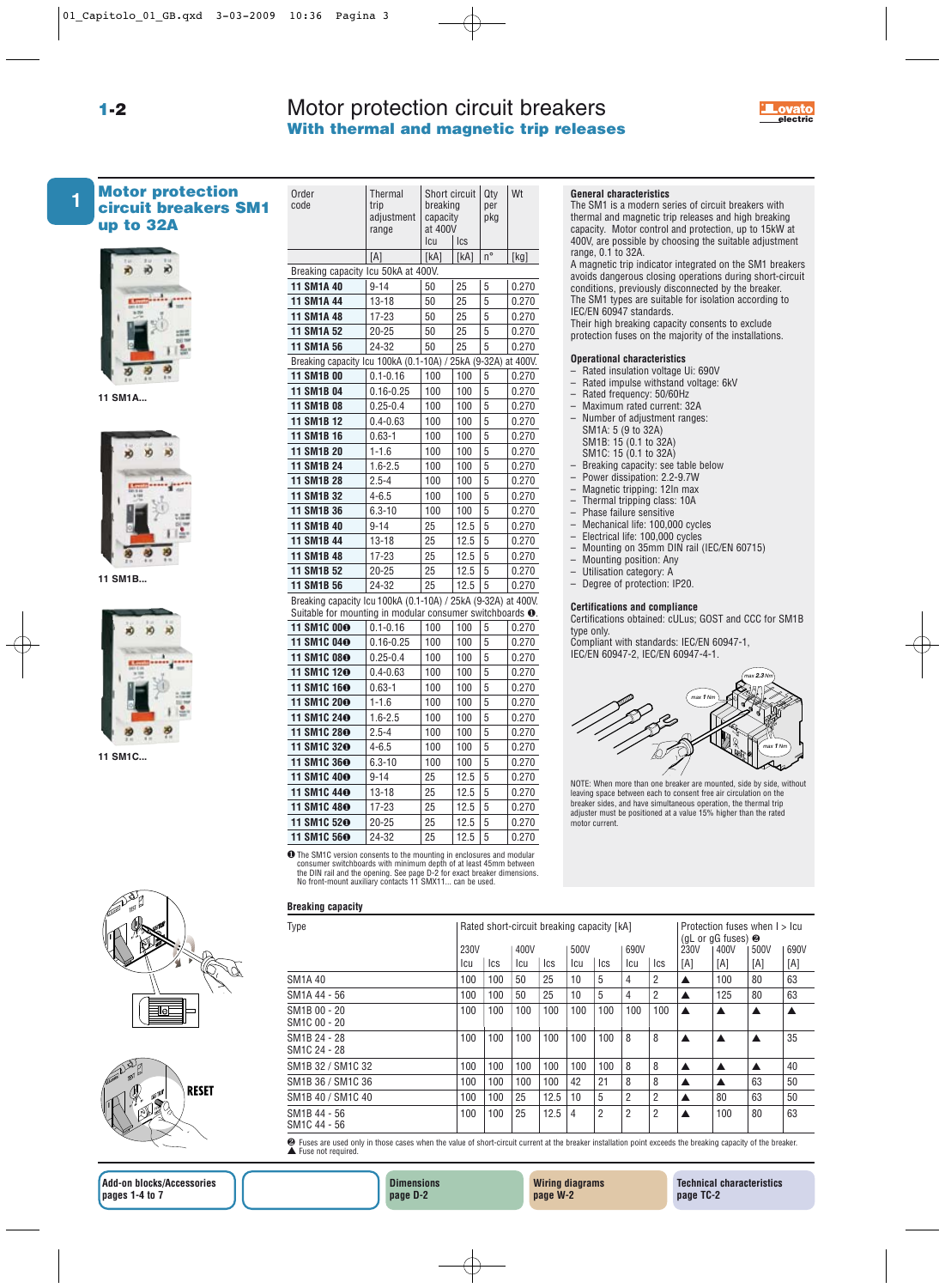

## Motor protection circuit breakers **With thermal and magnetic trip releases**

**1**

## **Motor protection circuit breakers SM2A - SM3A up to 100A**



**11 SM2A...**



**11 SM3A...**

| Order<br>code                       | Short circuit Short circuit<br>thermal<br>trip<br>adjustment<br>range | breaking<br>capacity<br>at 400V<br>lcu | Ics  | Qty<br>per<br>pkg | Wt    |  |  |  |  |  |
|-------------------------------------|-----------------------------------------------------------------------|----------------------------------------|------|-------------------|-------|--|--|--|--|--|
|                                     | [A]                                                                   | [kA]                                   | [kA] | $n^{\circ}$       | [kg]  |  |  |  |  |  |
| Breaking capacity Icu 50kA at 400V. |                                                                       |                                        |      |                   |       |  |  |  |  |  |
| <b>11 SM2A 68</b>                   | 28-40                                                                 | 25<br>50                               |      | 1                 | 0.960 |  |  |  |  |  |
| <b>11 SM2A 72</b>                   | 36-45                                                                 | 50                                     | 25   |                   | 0.960 |  |  |  |  |  |
| <b>11 SM2A 76</b>                   | 40-50                                                                 | 50                                     | 25   | 1                 | 0.960 |  |  |  |  |  |
| Breaking capacity Icu 50kA at 400V. |                                                                       |                                        |      |                   |       |  |  |  |  |  |
| 11 SM3A 84                          | 45-63                                                                 | 50                                     | 25   | 1                 | 2.100 |  |  |  |  |  |
| 11 SM3A 88                          | 57-75                                                                 | 50                                     | 25   | 1                 | 2.100 |  |  |  |  |  |
| 11 SM3A 92                          | 70-90                                                                 | 50                                     | 25   |                   | 2.100 |  |  |  |  |  |
| 11 SM3A 96                          | 80-100                                                                | 50                                     | 25   |                   | 2.100 |  |  |  |  |  |

## **General characteristics**

The SM2A and SM3A types are circuit breakers with a wide adjustment range, 28 to 100A, in only two frame sizes enabling motor control and protection up to 45kW (400V).

A magnetic trip indicator and padlockable operating handle are integrated on the SM2A and SM3A breakers. Both are suitable for isolation according to IEC/EN 60947 standards.

Their high breaking capacity consents to exclude

protection fuses on the majority of the installations.

## **Operational characteristics**

- Rated insulation voltage Ui: 690V
- Rated impulse withstand voltage: 6kV
- Rated frequency: 50/60Hz
- Maximum rated current: 50A (SM2A) and 100A (SM3A)
	- Number of adjustment ranges: SM2A: 3 (28 to 50A)
- SM3A: 4 (45 to 100A)
- Breaking capacity: See table below
- Power dissipation:
- SM2A: 7.1-20W
- SM3A: 10-38W
- Magnetic tripping: 13In max – Thermal tripping class: 10
- 
- Phase failure sensitive<br>– Life (cycles): Mechanical Electrical (Ie AC3)<br> $50.000$  25.000 SM2A 50,000 25,000 SM3A 50,000 25,000
- Mounting:
	- SM2A Screw fixing or on 35mm DIN rail (IEC/EN 60715)
	- SM3A Screw fixing or on DIN rail 35mm (IEC/EN 60715) or 75mm (IEC/EN 60715)
- Mounting position: Any
- Utilisation category: A
- Degree of protection: IP00.

#### **Certifications and compliance**

Certifications obtained: GOST; cULus, CSA. Compliant with standards: IEC/EN 60947-1, IEC/EN 60947-2, IEC/EN 60947-4-1.

NOTE: When more than one breaker are mounted, side by side, without leaving space between each to consent free air circulation on the breaker sides, and have simultaneous operation, the thermal trip adjuster must be positioned at a value 15% greater than the rated motor current.

| <b>Breaking capacity</b> |  |  |
|--------------------------|--|--|
|                          |  |  |

| Type              |      |     |     |            | Rated short-circuit breaking capacity [kA] | Protection fuses when I > Icu<br>(gL or gG fuses) $\bullet$ |     |                |      |      |      |      |
|-------------------|------|-----|-----|------------|--------------------------------------------|-------------------------------------------------------------|-----|----------------|------|------|------|------|
|                   | 230V |     |     |            | 500V                                       |                                                             |     |                | 230V | 400V | 500V | 690V |
|                   | lcu  | Ics | lcu | <b>Ics</b> | lcu                                        | <b>Ics</b>                                                  | lcu | Ics            | [A]  | [A]  | [A]  | [A]  |
| SM2A 68 / SM2A 72 | 100  | 100 | 50  | 25         | 10                                         | 5                                                           | 4   | 2              | ▲    | 160  | 100  | 63   |
| SM2A 76           | 100  | 100 | 50  | 25         | 10                                         | 5                                                           | 4   | $\overline{2}$ |      | 160  | 100  | 80   |
|                   |      |     |     |            |                                            |                                                             |     |                |      |      |      |      |
| <b>SM3A 84</b>    | 100  | 100 | 50  | 25         | 12                                         | 6                                                           | 6   | 3              | ▲    | 160  | 100  | 80   |
| <b>SM3A 88</b>    | 100  | 100 | 50  | 25         | 8                                          | 4                                                           | 5   | 3              | ▲    | 160  | 125  | 100  |
| SM3A 92 / SM3A 96 | 100  | 100 | 50  | 25         | 8                                          | 4                                                           | 5   | 3              |      | 160  | 125  | 125  |

❶ Fuses are used only in those cases when the value of short-circuit current at the breaker installation point exceeds the breaking capacity of the breaker. ▲ Fuse not required.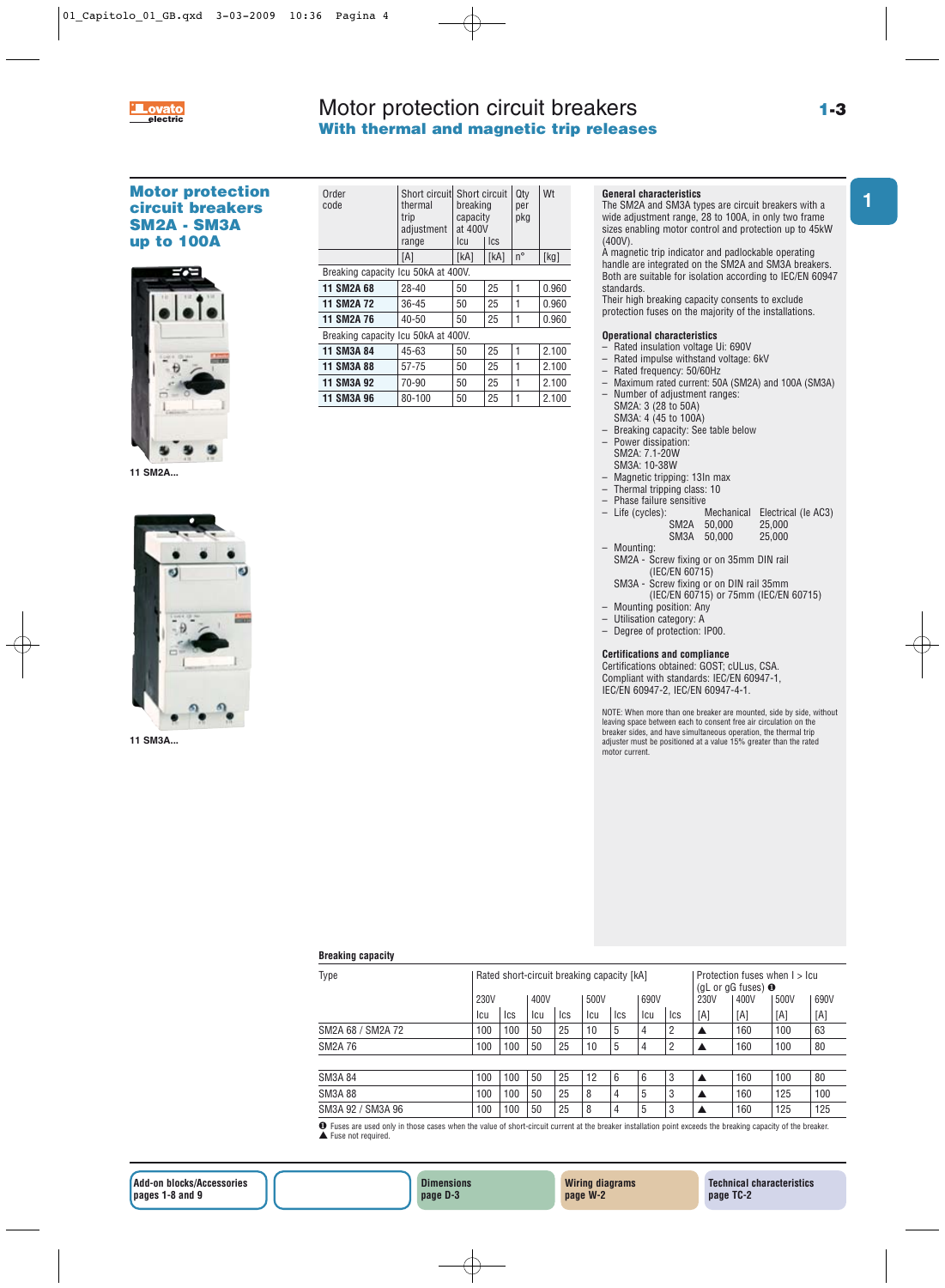## Motor protection circuit breakers **Add-on blocks and accessories for SM1 types**



# **1**

**Add-on blocks and accessories**



**11 SMX11... 11 SMX12...**

**1-4**



**11 SMX13 11**

**11 SMX14...**



**11 SMX15... 11 SMX16...**





**11 SMX18 10**







**11 SMX90 4...**

| Order code                  | Characteristics                                                                   | Qty<br>per<br>pkg | Wt    |
|-----------------------------|-----------------------------------------------------------------------------------|-------------------|-------|
|                             |                                                                                   | $n^{\circ}$       | [kg]  |
| Add-on auxiliary contacts.  |                                                                                   |                   |       |
| 11 SMX11 200                | Front mount 2NO                                                                   | 10                | 0.010 |
| 11 SMX11 110                | Front mount 1NO+1NC                                                               | 10                | 0.010 |
| 11 SMX12 11                 | Side mount 1NO+1NC                                                                | 10                | 0.045 |
| <b>11 SMX12 02</b>          | Side mount 2NC                                                                    | 10                | 0.045 |
| 11 SMX12 20                 | Side mount 2NO                                                                    | 10                | 0.045 |
| 11 SMX13 11                 | Side-mount indicator<br>contacts for thermal and<br>magnetic tripping<br>1NO+1NC❷ | 10                | 0.045 |
| Undervoltage trip releases. |                                                                                   |                   |       |
| <b>11 SMX14 BC</b>          | 110VAC 50/60Hz                                                                    | 5                 | 0.100 |
| <b>11 SMX14 CL</b>          | 230VAC 50/60Hz                                                                    | 5                 | 0.100 |
| <b>11 SMX14 EA</b>          | 400VAC 50/60Hz                                                                    | 5                 | 0.100 |
| <b>11 SMX15 CL</b>          | 230VAC 50/60Hz<br>with early-make contacts                                        | 5                 | 0.100 |
| <b>11 SMX15 EA</b>          | 400VAC 50/60Hz<br>with early-make contacts                                        | 5                 | 0.100 |
| Shunt trip releases.        |                                                                                   |                   |       |
| <b>11 SMX16 AF</b>          | 24VAC 50/60Hz                                                                     | 5                 | 0.100 |
| <b>11 SMX16 BC</b>          | 110VAC 50/60Hz                                                                    | 5                 | 0.100 |
| <b>11 SMX16 CL</b>          | 230VAC 50/60Hz                                                                    | 5                 | 0.100 |
| <b>11 SMX16 EA</b>          | 400VAC 50/60Hz                                                                    | 5                 | 0.100 |
|                             | Padlockable attachment for operating lever.                                       |                   |       |
| 11 SMX18 10                 | 3 padlocks max Ø 5mm                                                              | 1                 | 0.021 |
| Adjuster sealing kit.       |                                                                                   |                   |       |
| 11 SMX18 12                 | For all types                                                                     | 1                 | 0.003 |
|                             | Padlockable door coupling handle.                                                 |                   |       |
| 11 SMX18 14                 | 3 padlocks maximum<br>IP65. Yellow/red colour                                     | 1                 | 0.720 |
| 11 SMX18 15                 | 3 padlocks maximum<br>IP65. Black colour                                          | 1                 | 0.710 |
|                             | Terminal block for busbar supply.                                                 |                   |       |
| 11 SMX90 30                 | For all types                                                                     | 10                | 0.033 |
| Safety cover.               |                                                                                   |                   |       |
| 11 SMX90 31                 | For unused busbar terminals                                                       | 10                | 0.005 |
|                             | Three-phase connection busbars 45mm spacing.                                      |                   |       |
| 11 SMX90 32                 | For 2 breakers without<br>side-mount contacts                                     | 10                | 0.027 |
| 11 SMX90 33                 | For 3 breakers without<br>side-mount contacts                                     | 10                | 0.048 |
| 11 SMX90 34                 | For 4 breakers without<br>side-mount contacts                                     | 10                | 0.068 |
| 11 SMX90 35                 | For 5 breakers without<br>side-mount contacts                                     | 10                | 0.090 |
|                             | Three-phase connection busbars 54mm spacing.                                      |                   |       |
| 11 SMX90 42                 | For 2 breakers complete with<br>side-mount contacts                               | 10                | 0.034 |
| 11 SMX90 43                 | For 3 breakers complete with<br>side-mount contacts                               | 10                | 0.054 |
| 11 SMX90 44                 | For 4 breakers complete with<br>side-mount contacts                               | 10                | 0.078 |
| 11 SMX90 45                 | For 5 breakers complete with<br>side-mount contacts                               | 10                | 0.103 |

❶Not suitable for fixing on SM1C types. ❷Tripping is indicated by flag indicator on front.

## **General and operational characteristics**

ADD-ON AUXILIARY BLOCKS

- Snap on to the front or the right side of the breaker<br>– Maximum combination: 6 auxiliary contacts of which – Maximum combination: 6 auxiliary contacts of which 2 on front (SM1C excluded) and 4 on the side
- (2 normal contacts and 2 indicators) – Conventional free air thermal current Ith:
- 6A (2.5A for SMX11...)
- Rated insulation voltage Ui: 690V (250V for SMX11...) – Designation according to IEC/EN 60947-5-1:
- C600 Q600 (C300 R300 for SMX11...) – Conductor cross section minimum-maximum
- (1 or 2 wires): 0.75-2.5 mm2 or 18/14 AWG
- Width of side-mount auxiliary contacts equal to 0.5 standard DIN 46880 module.

### UNDERVOLTAGE TRIP RELEASE

- Connectable to the left side of the breaker
- Consumption in-rush/holding: 12/3.5VA
- Drop-out voltage: 0.35-0.7Us
- Pick-up voltage: 0.85-1.1Us – Conductor cross section minimum-maximum
- (1 or 2 wires): 0.75-2.5mm2 or 18/14 AWG.

### SHUNT TRIP RELEASE

- Connectable to the left side of the breaker
- In-rush consumption: 20VA
- Operating limits: 0.7-1.1Us<br>– Conductor cross section mi
- Conductor cross section minimum-maximum (1 or 2 wires): 0.75-2.5mm2 or 18/14 AWG.

THREE-PHASE CONNECTION BUSBAR

- Imax 63A – SMX90 3... 45mm spacing to reduce the width to the minimum
- SMX90 4... 54mm spacing to consent to fit one side-mount auxiliary contact block on the breaker
- Conductor cross section minimum-maximum connectable to terminal block for busbar supply:

TERMINAL BLOCK FOR BUSBAR SUPPLY

- $-$  Imax 63A
- Conductor cross section minimum-maximum: 4-25mm2 or 10/4 AWG.

## **Certifications and compliance**

4-25mm2 or 10/4 AWG.

Certifications obtained: GOST; cULus for auxiliary contacts, releases and padlockable attachment for operating lever; CCC for SMX12... and SMX13 11 auxiliary contacts. Compliant with standards: IEC/EN 60947-1,

IEC/EN 60947-5-1.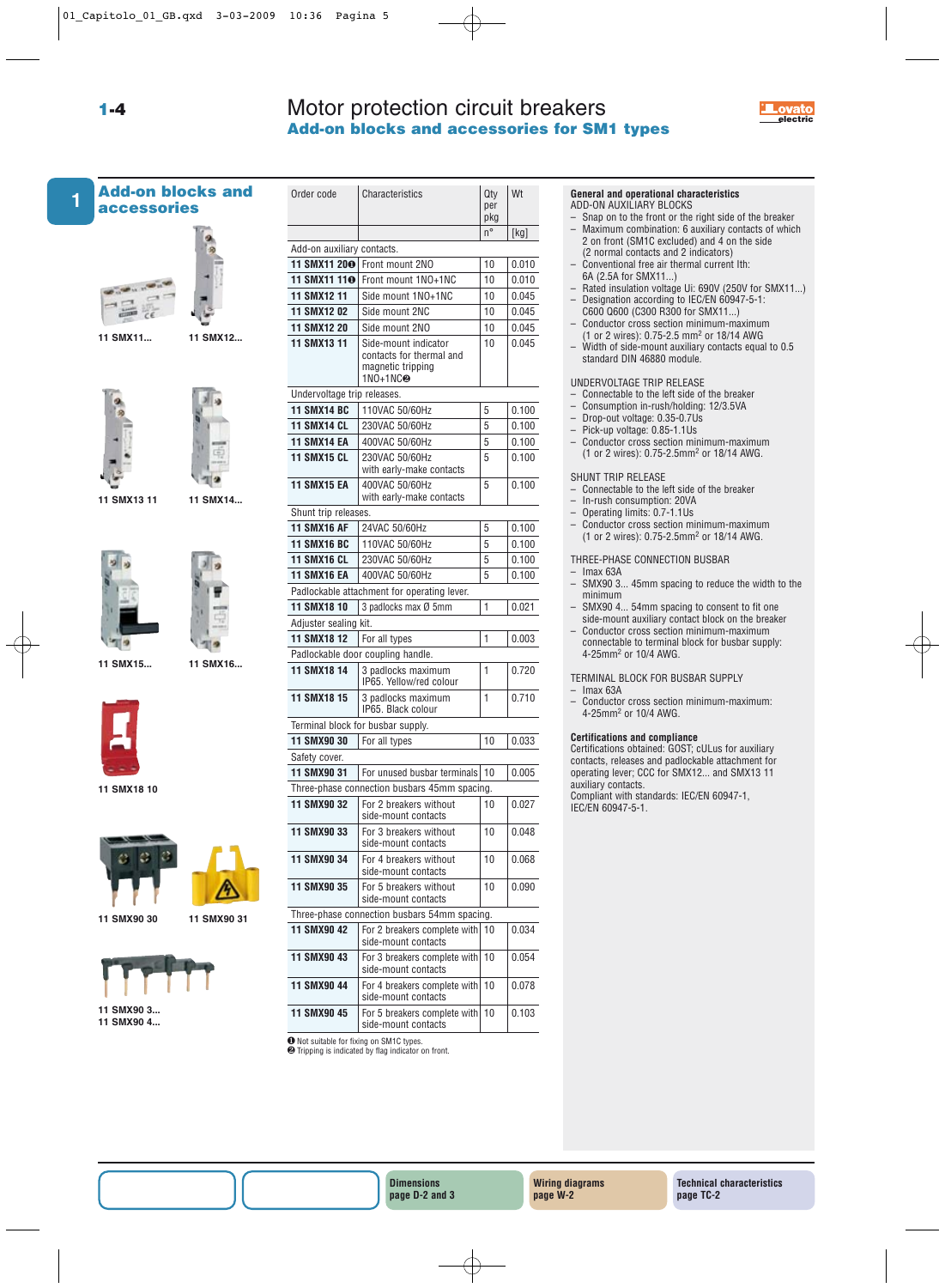

## Motor protection circuit breakers **Add-on blocks and accessories for SM1 types**



**11 SMX90 03**



**SMX31 41 SMX31 42**

**11 SMX90 10 11 SMX90 12**



**11 SMX90 14**





**11 SMX17 10 11 SMX17 11**

**11 SMX17 20**



| 11 SMX17 35 |  |  |
|-------------|--|--|
|             |  |  |

**11 SMX17 40**

| Order code                   | Characteristics                                                                                        | Qty<br>per<br>pkg | Wt    |
|------------------------------|--------------------------------------------------------------------------------------------------------|-------------------|-------|
|                              |                                                                                                        | n°                | [kg]  |
|                              | Rigid SM1 breaker-contactor connections.                                                               |                   |       |
| 11 SMX90 03                  | For SM1 breaker with BG<br>mini-contactor.                                                             | 10                | 0.020 |
| SMX31 41                     | For SM1 breaker with<br>BF09A-BF25A contactor.<br>Complete with cover                                  | 10                | 0.042 |
| <b>SMX31 42</b>              | For SM1 breaker with<br>BF9D-BF25D and<br>BF9L-BF25L contactor.<br>Complete with cover                 | 10                | 0.052 |
| <b>SMX3241</b>               | For SM1 breaker with<br>BF26A-BF38A contactor.<br>Complete with cover                                  | 10                | 0.053 |
| Adapter plates.              |                                                                                                        |                   |       |
| 11 SMX90 10                  | Adapter plate for<br>direct-on-line starter (SM1<br>breaker and BG or<br>BF09A-BF38A contactors)       | 1                 | 0.052 |
| 11 SMX90 12                  | Adapter plate for reversing<br>contactor assembly (SM1<br>breaker and BG or<br>BF09A-BF38A contactors) | 1                 | 0.078 |
| 11 SMX90 14                  | Adapter plate for star-delta<br>starter (SM1 breaker and<br>45mm wide contactors<br>BF09A-BF38A)       | 1                 | 0.104 |
| 11 SMX90 18                  | 35mm DIN rail<br>(IEC/EN 60715) for cable<br>bypass of contactor used<br>with SMX90 14 plate           | 1                 | 0.088 |
| 11 SMX90 19                  | 35mm DIN rail extension for<br>55mm wide contactors                                                    | 1                 | 0.004 |
| Surface mount enclosures.    |                                                                                                        |                   |       |
| <b>11 SMX17 10</b>           | IP40. 100mm wide                                                                                       | 1                 | 0.295 |
| 11 SMX17 11 <sup>o</sup>     | IP40, 85mm wide                                                                                        | 1                 | 0.250 |
| Flush mount enclosure.       |                                                                                                        |                   |       |
| <b>11 SMX17 20</b>           | IP40. 102mm wide                                                                                       | 1                 | 0.230 |
| Padlockable rotary actuator. | ACCESSORIES FOR ENCLOSURES.                                                                            |                   |       |
|                              | 11 SMX17 30 <sup>o</sup> IP65. Grey/black colour.<br>For SMX17 10 and<br>SMX17 20 enclosures           | 1                 | 0.110 |
|                              | 11 SMX17 35 <sup>®</sup> IP65. Red-yellow colour.<br>For SMX17 10 and<br>SMX17 20 enclosures           | 1                 | 0.110 |
|                              | Actuator with emergency stop button.                                                                   |                   |       |
| 11 SMX17 40 <sup>o</sup>     | IP65. For SMX17 11<br>enclosure                                                                        | 10                | 0.100 |
|                              | IP65 membrane complete with rim.                                                                       |                   |       |
| $0.00474E$ $E_{\text{20}}$   |                                                                                                        |                   |       |

## **11 SMX17 45** For SMX17 11 enclosure | 10 | 0.010 Neutral connection. **11 SMX17 50** For SMX17 10 and 10 0.015 SMX17 20 enclosures only

Pilot light. **23 NEONVOV** Green 10 0.006 **23 NEONR®V** Red 10 0.006 Marking elements. **BFX30** Blank label for writing 50 0.001

❶To obtain IP65 degree of protection, mount the 11 SMX17 45 membrane. ❷The device obtained with this actuator is not suitable for isolation per IEC/EN 60947-2 standards.

❸Complete with required voltage. Available voltages: 24 / 110 / 220 / 380VAC.

## **General and operational characteristics**

SM1 - CONTACTOR CONNECTION The SMX90 03, SMX31 41 and SMX32 41 rigid connections electrically and mechanically fasten the breaker together with the contactor forming a single-unit starter for quick installation on 35mm DIN rail (IEC/EN 60715).

STARTER ASSEMBLY ADAPTER PLATES The elements consent to preassemble starters and to form trim and compact single-unit equipment for quick and easy installation.

The starter adapter plates install on 35mm DIN rail (IEC/EN 60715).

## SURFACE MOUNT ENCLOSURE

- Top or bottom entry:
- PG16 threaded knockouts for SMX17 10 • 22.5mm knockouts for SMX17 11
- Rear entry:
- 22.5mm knockouts – Holds a SM1 breaker equipped with one side-mount contact block, one front-mount block (except for
- SM1C) and either one shunt or undervoltage release – Earth terminal included
- Operating temperature: -5...+40°C
- Storage temperature: -50...+80°C.

FLUSH MOUNT ENCLOSURE

- Use with breaker, complete with 1 front-mount (except for SM1C) and 1 side-mount blocks and one shunt or undervoltage release
- Earth terminal included
- 102x142.8mm cutout
- Operating temperature: -5...+40°C
- Storage temperature: -50...+80°C.

#### ENCLOSURE ACCESSORIES

PADLOCKABLE ROTARY ACTUATOR:

- Suitable for SMX17 10 or SMX17 20 type only – Raises the degree of protection of the enclosure to IP65
- 3 padlocks maximum.

ACTUATOR WITH EMERGENCY PUSH-BUTTON:

- Suitable for SMX17 11 only
	- Raises the degree of protection of the enclosure to IP65.

#### **Certifications and compliance**

Certifications obtained: GOST; cULus for SMX90 03, SMX31 41 and SMX32 41 connections. Compliant with standards: IEC/EN 60947-1.

**1**

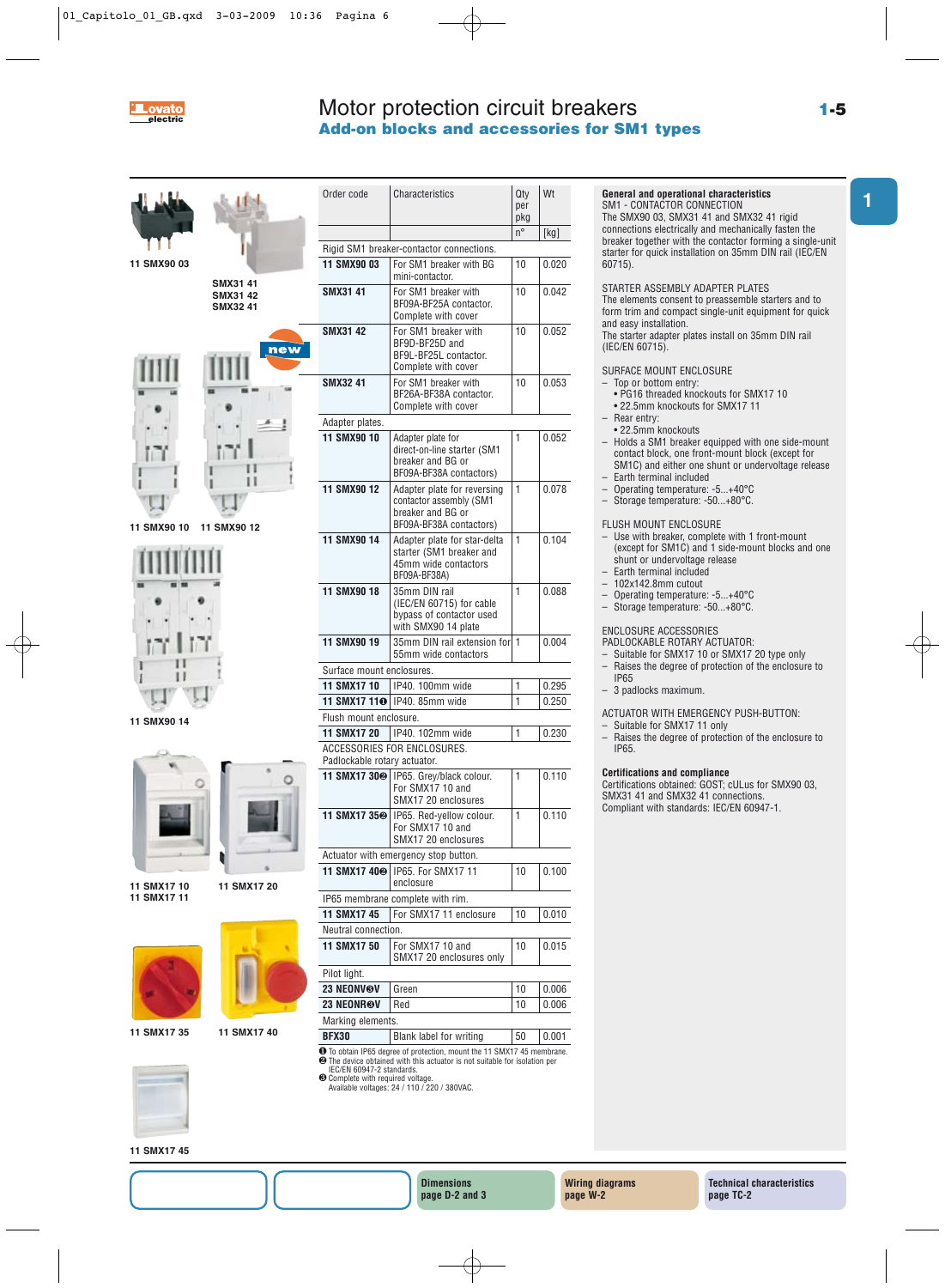Motor protection circuit breakers **Add-on blocks and accessories for SM1 types 1-6 electric**





**1**

**Dimensions page D-2**

**Technical characteristics page TC-2**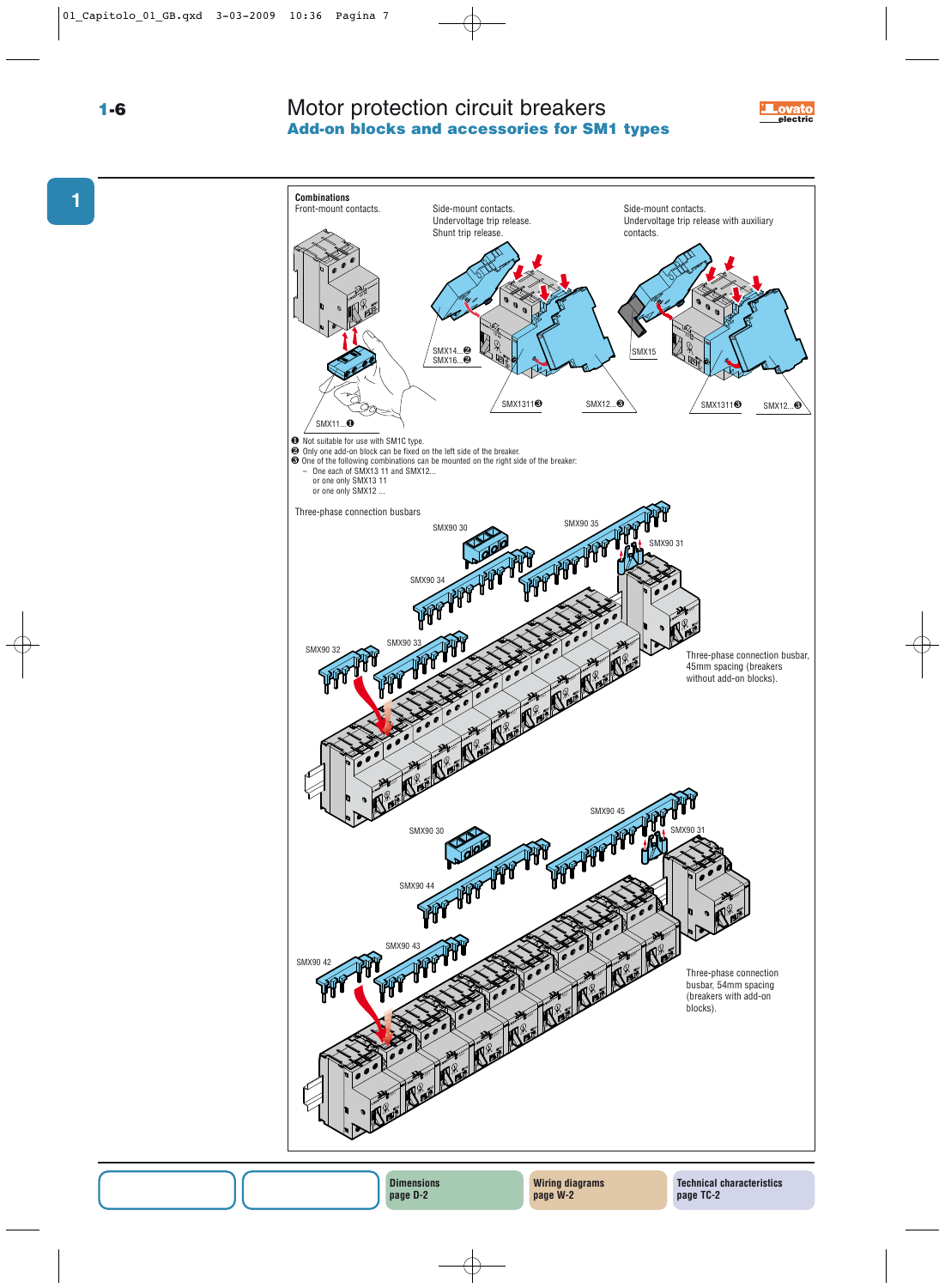

## Motor protection circuit breakers **Add-on blocks and accessories for SM1 types**



❶ For BF09A-BF25A contactors. ❷ For BF09D-BF25D and BF09L-BF25L contactors. ❸ One only add-on block can be mounted on each

side of the breaker.

**Dimensions page D-2**

**Wiring diagrams page W-2**

**1**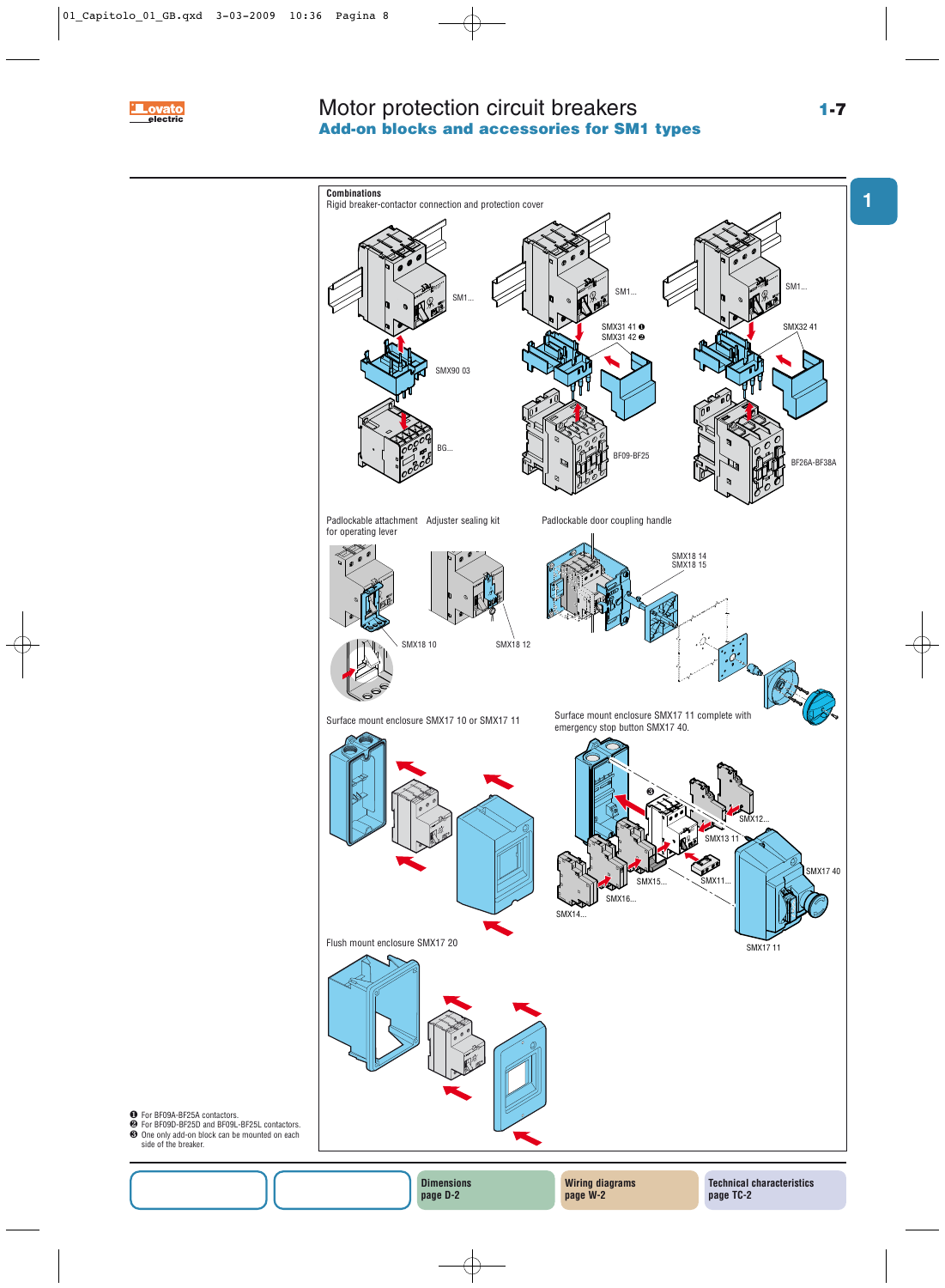## **1-8** Motor protection circuit breakers **Electric Add-on blocks and accessories for SM2A and SM3A types**



## **Add-on blocks and accessories 1**



**11 SMX20 11 11 SMX21 11**



**11 SMX22...**



**11 SMX23 11**



- **11 SMX24...**
- **11 SMX25... 11 SMX26...**

| Order code                  | Characteristics                                                                                             | Qty<br>per<br>pkg | Wt      |
|-----------------------------|-------------------------------------------------------------------------------------------------------------|-------------------|---------|
|                             |                                                                                                             | $n^{\circ}$       | [kg]    |
| Add-on auxiliary contacts.  |                                                                                                             |                   |         |
| 11 SMX20 11                 | Front mount 1 changeover                                                                                    | 10                | 0.016   |
| 11 SMX21 11                 | Front mount 1NO+1NC                                                                                         | 10                | 0.018   |
| 11 SMX22 02                 | Side mount 2NC                                                                                              | $\overline{2}$    | 0.046   |
| 11 SMX22 11                 | Side mount 1NO+1NC                                                                                          | $\overline{2}$    | 0.046   |
| <b>11 SMX22 20</b>          | Side mount 2NO                                                                                              | 2                 | 0.046   |
| 11 SMX23 11                 | Side-mount indicator<br>contacts (1NO+1NC) for<br>thermal trip and (1NO+1NC)<br>for magnetic trip $\bullet$ | 1                 | 0.092   |
| Undervoltage trip releases. |                                                                                                             |                   |         |
| <b>11 SMX24 BC</b>          | 110VAC 50/60Hz                                                                                              | $\mathbf{1}$      | 0.135   |
| <b>11 SMX24 CL</b>          | 230VAC 50/60Hz                                                                                              | 1                 | 0.135   |
| <b>11 SMX24 EA</b>          | 400VAC 50/60Hz                                                                                              | $\mathbf{1}$      | 0.135   |
| <b>11 SMX25 CL</b>          | 230VAC (50/60Hz)<br>with early-make contacts                                                                | 1                 | 0.135   |
| <b>11 SMX25 EA</b>          | 400VAC (50/60Hz)<br>with early-make contacts                                                                | 1                 | 0.135   |
| Shunt trip releases.        |                                                                                                             |                   |         |
| <b>11 SMX26 AF</b>          | 24VAC 50/60Hz                                                                                               | 1                 | 0.135   |
| <b>11 SMX26 BC</b>          | 110VAC 50/60Hz                                                                                              | $\mathbf{1}$      | 0.135   |
| <b>11 SMX26 CL</b>          | 230VAC 50/60Hz                                                                                              | $\mathbf{1}$      | 0 1 3 5 |
| <b>11 SMX26 EA</b>          | 400VAC 50/60Hz                                                                                              | 1                 | 0.135   |
|                             | Padlockable door coupling rotary actuator.                                                                  |                   |         |
| <b>11 SMX28 05</b>          | IP65. 3 padlocks maximum.<br><b>Black colour</b>                                                            | $\mathbf{1}$      | 0.100   |
| <b>11 SMX28 10</b>          | IP65. 3 padlocks maximum.<br>Red/yellow colour                                                              | $\mathbf{1}$      | 0.100   |
|                             |                                                                                                             |                   |         |

❶ See diagram on p. W-2 for the exact operation.

## **General and operational characteristics**

- ADD-ON AUXILIARY BLOCKS
- Insert on the top front or snap on the left side of the breaker
- Maximum combination: 8 auxiliary contacts of which 2 on front and 6 on the sides (2 normal contacts and 4 indicators)
- Conventional free air thermal current Ith:
- 10A (2.5A for SMX21 11) – Rated insulation voltage Ui:
- 690V (250V for SMX20... and SMX21...)
- Designation according to IEC/EN 60947-5-1:
- A600 Q300 (C300 R300 for SMX20... and SMX21...) – Conductor cross section minimum-maximum
- (1 or 2 wires): 0.5-2.5mm2 or 18/14 AWG.

## UNDERVOLTAGE TRIP RELEASE

- Snap on to the right side of the breaker
- Consumption inrush/holding: 20.2/7.2 VA; 13/2.4 W
- Drop-out voltage: 0.35-0.7Us
- Pick-up voltage: 0.85-1.1Us
- Conductor cross section minimum-maximum (1 or 2 wires): 0.5-2.5mm2 or 18/14 AWG.

## SHUNT TRIP RELEASE

- Snap on to the right side of the breaker
- In-rush consumption: 20.2VA; 13W
- Operating voltage: 0.7-1.1Us
- Conductor cross section minimum-maximum (1 or 2 wires): 0.5-2.5mm2 or 18/14 AWG.

#### **Certifications and compliance**

Certifications obtained: GOST; cULus and CSA for auxiliary contacts and releases. Compliant with standards: IEC/EN 60947-1, IEC/EN 60947-5-1.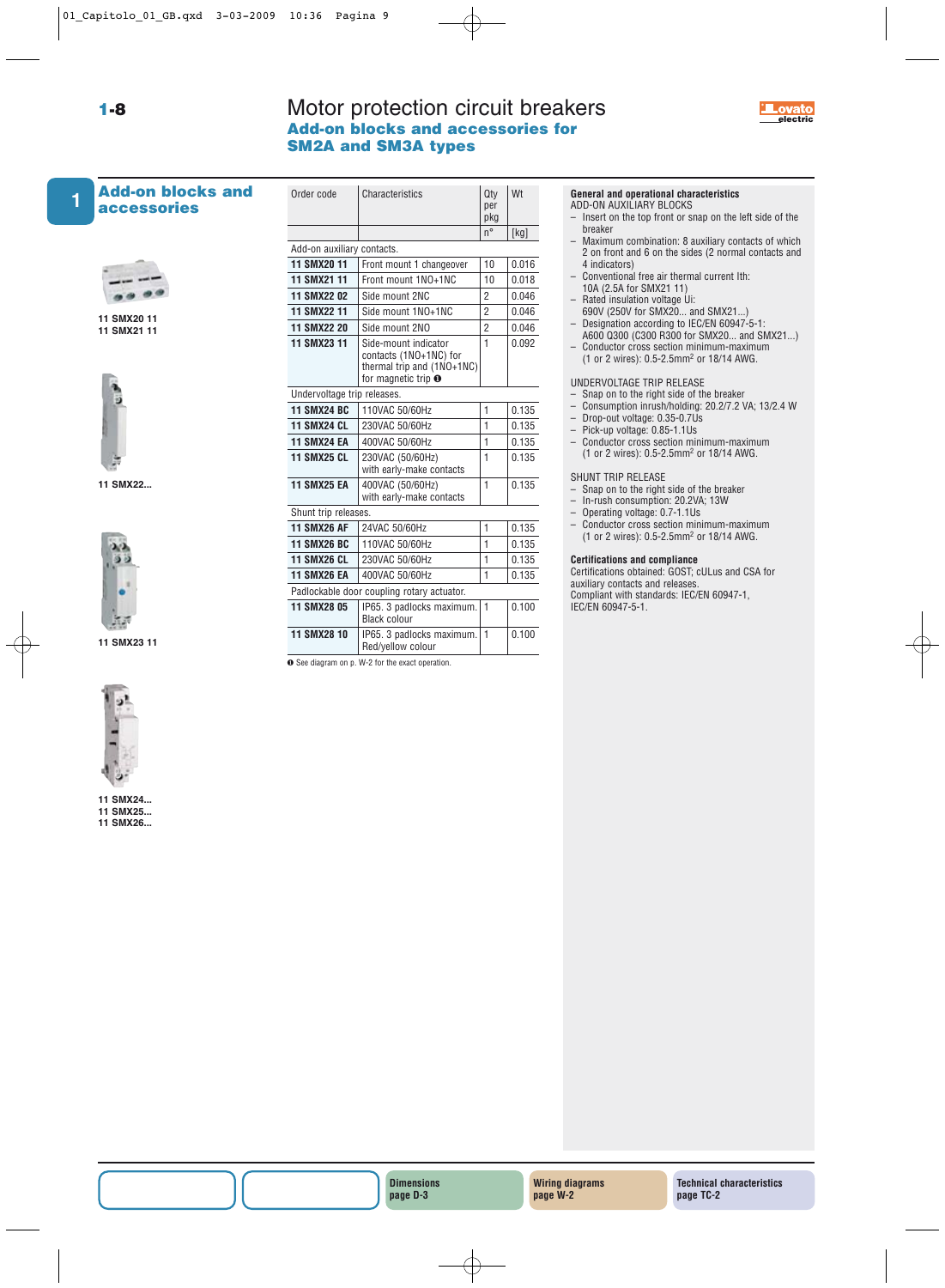

## Motor protection circuit breakers **Add-on blocks and accessories for SM2A and SM3A types 1-9 Execute Example 12 IVIOtor protection circuit breakers**



**Dimensions page D-3**

**Wiring diagrams page W-2**

**page TC-2**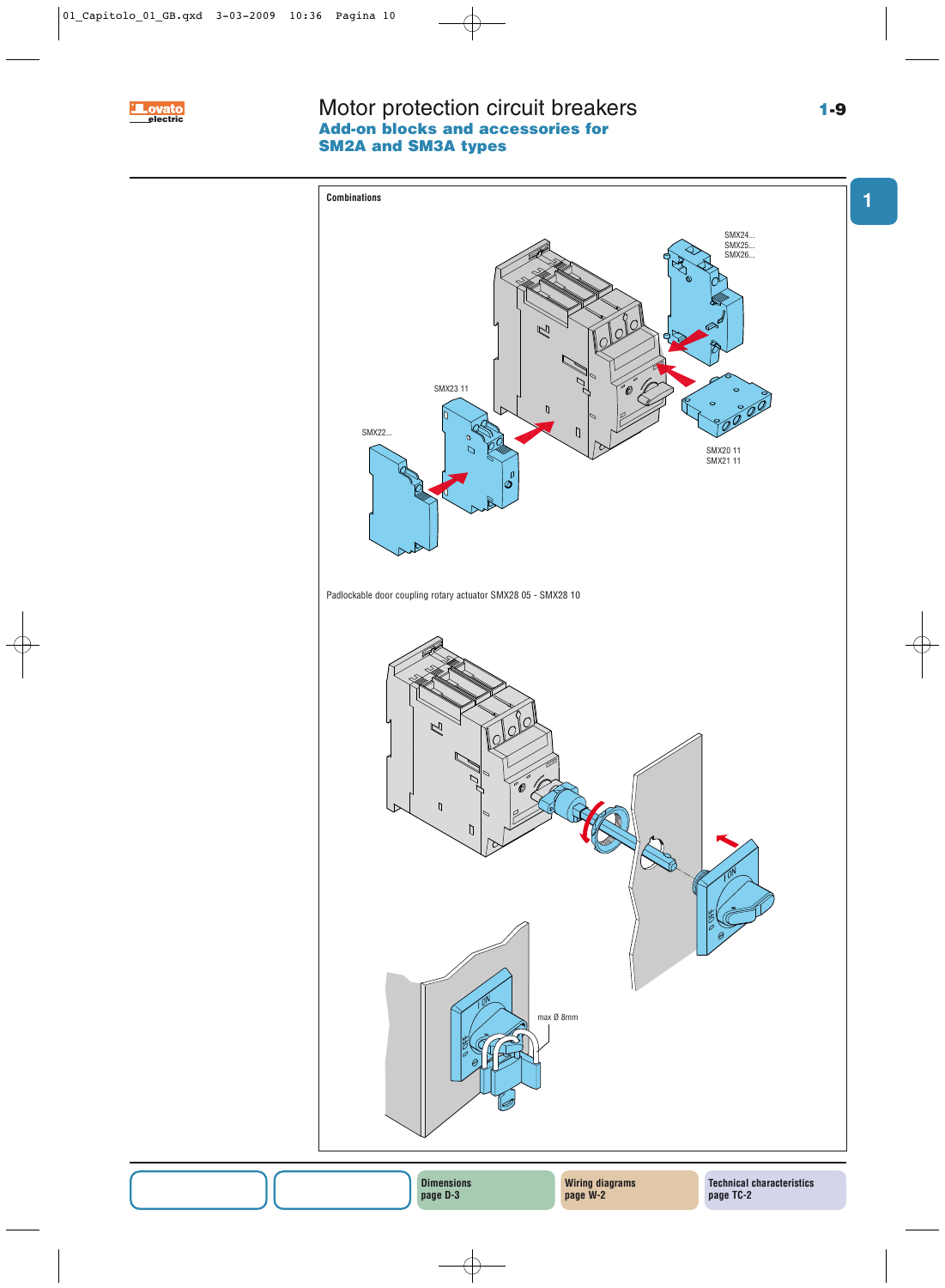## Motor protection circuit breakers **Manual motor starters**





## **Manual motor starter LMS25 up to 25A**



**11 LMS 25...**

| Order code                                                                                 | Thermal<br>adjustment<br>range | Short circuit<br>breaking<br>capacity<br>at 400V<br>lcu | <b>I</b> cs | Qty<br>per<br>pkg | Wt    |  |  |  |  |  |  |
|--------------------------------------------------------------------------------------------|--------------------------------|---------------------------------------------------------|-------------|-------------------|-------|--|--|--|--|--|--|
|                                                                                            | [A]                            | [kA]                                                    | [kA]        | $n^{\circ}$       | [kg]  |  |  |  |  |  |  |
| Breaking capacity Icu at 400V: 100kA (0.1-6.3A) /<br>4kA (10-25A) at 400V / 6kA (6.3-10A). |                                |                                                         |             |                   |       |  |  |  |  |  |  |
| 11 LMS25 016T                                                                              | $0.1 - 0.16$                   | 100                                                     | 100         | 5                 | 0.250 |  |  |  |  |  |  |
| 11 LMS25 025T                                                                              | $0.16 - 0.25$                  | 100                                                     | 100         | 5                 | 0.250 |  |  |  |  |  |  |
| <b>11 LMS25 04T</b>                                                                        | $0.25 - 0.4$                   | 100                                                     | 100         | 5                 | 0.250 |  |  |  |  |  |  |
| 11 LMS25 063T                                                                              | $0.4 - 0.63$                   | 100                                                     | 100         | 5                 | 0.250 |  |  |  |  |  |  |
| <b>11 LMS25 1T</b>                                                                         | $0.63 - 1$                     | 100                                                     | 100         | 5                 | 0.250 |  |  |  |  |  |  |
| <b>11 LMS25 1V6T</b>                                                                       | $1 - 1.6$                      | 100                                                     | 100         | 5                 | 0.250 |  |  |  |  |  |  |
| <b>11 LMS25 2V5T</b>                                                                       | $1.6 - 2.5$                    | 100                                                     | 100         | 5                 | 0.250 |  |  |  |  |  |  |
| <b>11 LMS25 4T</b>                                                                         | $2.5 - 4$                      | 100                                                     | 100         | 5                 | 0.250 |  |  |  |  |  |  |
| <b>11 LMS25 6V3T</b>                                                                       | $4 - 6.3$                      | 100                                                     | 100         | 5                 | 0.250 |  |  |  |  |  |  |
| <b>11 LMS25 10T</b>                                                                        | $6.3 - 10$                     | 6                                                       | 3           | 5                 | 0.250 |  |  |  |  |  |  |
| <b>11 LMS25 16T</b>                                                                        | $10 - 16$                      | 4                                                       | 2           | 5                 | 0.250 |  |  |  |  |  |  |
| <b>11 LMS25 20T</b>                                                                        | 16 - 20                        | 4                                                       | 2           | 5                 | 0.250 |  |  |  |  |  |  |
| <b>11 LMS25 25T</b>                                                                        | $20 - 25$                      | 4                                                       | 2           | 5                 | 0.250 |  |  |  |  |  |  |

## **General characteristics**

The LMS25 manual motor starter is particularly suitable for controlling small operating machines. Releases and auxiliary contacts make it also suitable for more complex uses.

Wall and flush-mount enclosures allow to install the LMS25 starter in the most disparate environmental conditions (dust, humidity, aggressive environmental agents, etc.).

#### **Operational characteristics**

- Rated insulation voltage Ui: 690V
- Rated impulse withstand voltage: 6kV
- Rated frequency: 50/60Hz
- Maximum rated current: 25A
- 13 adjustment ranges 0.1 to 25A – Breaking capacity: see table below
- 
- Power dissipation: 2-15W – Magnetic tripping: 12In max
- Thermal tripping class: 10
- Phase failure sensitive
- 
- Mechanical life: 100,000 cycles<br>– Electrical life 25A (AC3): 100,00 – Electrical life 25A (AC3): 100,000 cycles
- Mounting on 35mm DIN rail (IEC/EN 60715) or screw fixing
- Mounting position: Any
- Utilisation category: A
- Degree of protection: IP20.

## **Certifications and compliance**

Certifications obtained: GOST; cULus. Compliant with standards: IEC/EN 60947-1, IEC/EN 60947-2, IEC/EN 60947-4-1.

## **Breaking capacity**

| Type                   | Rated short-circuit breaking capacity [kA] |     |      |                |              |     |     |      |                  | Protection fuses when I > Icu<br>(gL or gG fuses) $\bullet$ |      |      |  |
|------------------------|--------------------------------------------|-----|------|----------------|--------------|-----|-----|------|------------------|-------------------------------------------------------------|------|------|--|
|                        | 230V                                       |     | 400V |                | 690V<br>500V |     |     | 230V |                  | 400V                                                        | 500V | 690V |  |
|                        | lcu                                        | lcs | lcu  | Ics            | <b>ICU</b>   | lcs | lcu | Ics  | [A]              | [A]                                                         | [A]  | [A]  |  |
| LMS25 04T / LMS25 063T | 100                                        | 100 | 100  | 100            | 100          | 100 | 100 | 100  |                  | ▲                                                           | ▲    |      |  |
| LMS252V5T              | 100                                        | 100 | 100  | 100            | 3            | 3   | 2.5 | 2.5  | $\blacktriangle$ | ▲                                                           | 25   | 20   |  |
| LMS25 4T               | 100                                        | 100 | 100  | 100            | 3            | 3   | 2.5 | 1.9  | $\blacktriangle$ | ▲                                                           | 35   | 25   |  |
| LMS25 6V3T             | 100                                        | 100 | 100  | 100            | 3            | 2.2 | 2.5 | 1.9  | $\blacktriangle$ | ▲                                                           | 50   | 35   |  |
| LMS25 10T              | 100                                        | 100 | 6    | 3              | 3            | 2.2 | 2.5 | 1.9  | $\blacktriangle$ | 80                                                          | 50   | 35   |  |
| LMS25 16T              | 6                                          | 6   | 4    | $\overline{2}$ | 2.5          | 1.9 | 2   | 1.5  | 80               | 80                                                          | 63   | 35   |  |
| LMS25 20T / LMS25 25T  | 6                                          | 4.5 | 4    | $\overline{2}$ | 2.5          | 1.9 | 2   | 1.5  | 80               | 80                                                          | 63   | 50   |  |

❶ Fuses are used only in those cases when the short-circuit current value at the starter installation point exceeds the breaking capacity of the starter itself. ▲ Fuse not required.



**Wiring diagrams page W-2**

**Technical characteristics page TC-2**